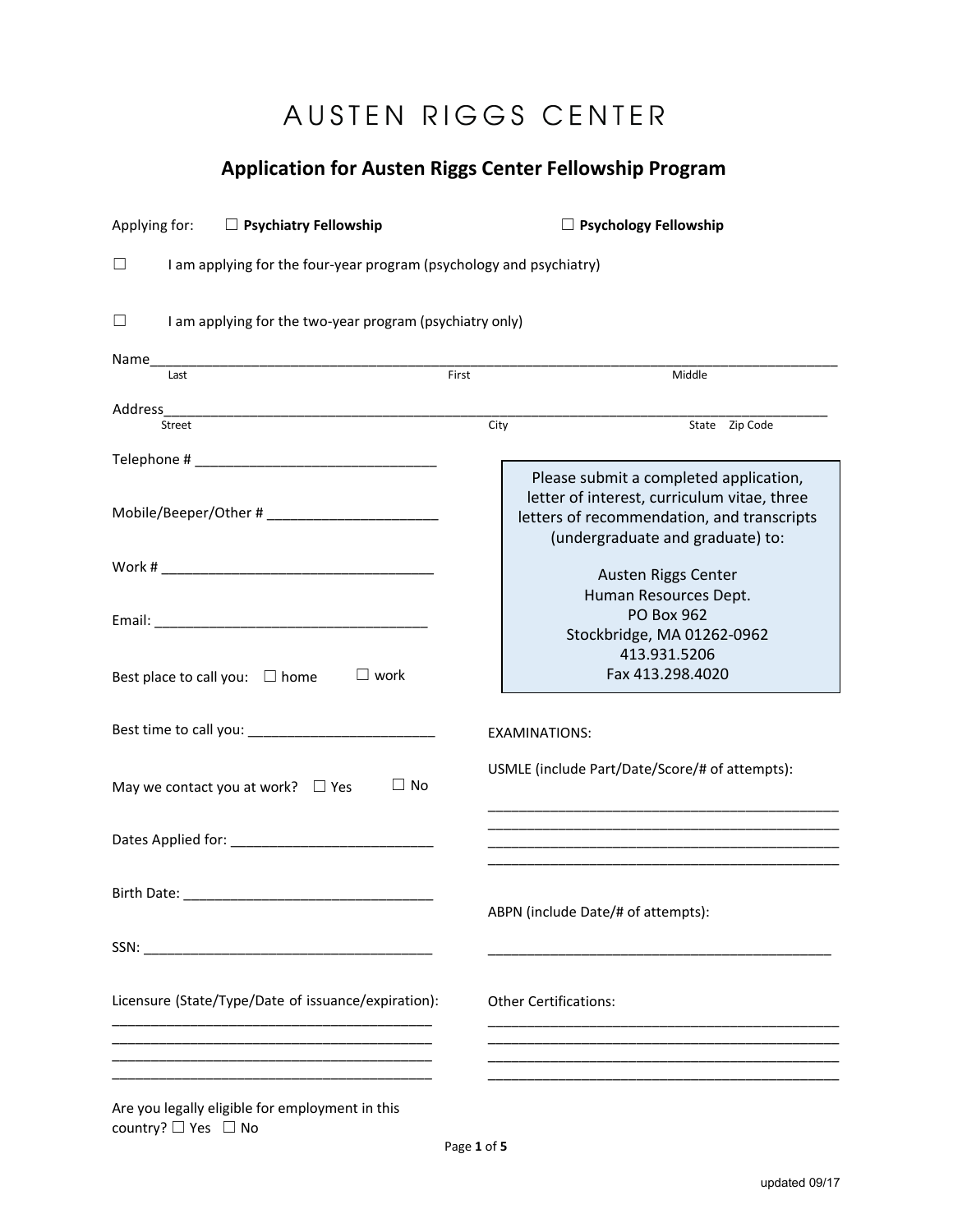## **Educational Background: Residency, Internship, Post Graduate, Graduate, and Undergraduate** Starting with your most recent school attended, provide the following information:

\_\_\_\_\_\_\_\_\_\_\_\_\_\_\_\_\_\_\_\_\_\_\_\_\_\_\_\_\_\_\_\_\_\_\_\_\_\_\_\_\_\_\_\_\_\_\_\_\_\_\_\_\_\_\_\_\_\_\_\_\_\_\_\_\_\_\_\_\_\_\_\_\_\_\_\_\_\_\_\_\_\_\_\_\_\_\_\_\_\_\_\_\_ \_\_\_\_\_\_\_\_\_\_\_\_\_\_\_\_\_\_\_\_\_\_\_\_\_\_\_\_\_\_\_\_\_\_\_\_\_\_\_\_\_\_\_\_\_\_\_\_\_\_\_\_\_\_\_\_\_\_\_\_\_\_\_\_\_\_\_\_\_\_\_\_\_\_\_\_\_\_\_\_\_\_\_\_\_\_\_\_\_\_\_\_\_ \_\_\_\_\_\_\_\_\_\_\_\_\_\_\_\_\_\_\_\_\_\_\_\_\_\_\_\_\_\_\_\_\_\_\_\_\_\_\_\_\_\_\_\_\_\_\_\_\_\_\_\_\_\_\_\_\_\_\_\_\_\_\_\_\_\_\_\_\_\_\_\_\_\_\_\_\_\_\_\_\_\_\_\_\_\_\_\_\_\_\_\_\_

| School (Include City & State) | Years     | Completed                                                                                                                                                                                                                                                                                                                                                                                                                                                 | Major/Minor |
|-------------------------------|-----------|-----------------------------------------------------------------------------------------------------------------------------------------------------------------------------------------------------------------------------------------------------------------------------------------------------------------------------------------------------------------------------------------------------------------------------------------------------------|-------------|
|                               | completed |                                                                                                                                                                                                                                                                                                                                                                                                                                                           |             |
|                               |           | Diploma                                                                                                                                                                                                                                                                                                                                                                                                                                                   |             |
|                               |           | □ Degree________________________                                                                                                                                                                                                                                                                                                                                                                                                                          |             |
|                               |           | $\hfill\Box\;\hfill\Box\;\hfill\Box\;\hfill\Box\;\hfill\Box\;\hfill\Box\;\hfill\Box\;\hfill\Box\;\hfill\Box\;\hfill\Box\;\hfill\Box\;\hfill\Box\;\hfill\Box\;\hfill\Box\;\hfill\Box\;\hfill\Box\;\hfill\Box\;\hfill\Box\;\hfill\Box\;\hfill\Box\;\hfill\Box\;\hfill\Box\;\hfill\Box\;\hfill\Box\;\hfill\Box\;\hfill\Box\;\hfill\Box\;\hfill\Box\;\hfill\Box\;\hfill\Box\;\hfill\Box\;\hfill\Box\;\hfill\Box\;\hfill\Box\;\hfill\Box\;\hfill\Box\;\hfill\$ |             |
|                               |           | □ Other____________________________                                                                                                                                                                                                                                                                                                                                                                                                                       |             |
|                               |           |                                                                                                                                                                                                                                                                                                                                                                                                                                                           |             |
|                               |           | Diploma                                                                                                                                                                                                                                                                                                                                                                                                                                                   |             |
|                               |           | □ Degree________________________                                                                                                                                                                                                                                                                                                                                                                                                                          |             |
|                               |           | $\hfill\Box\;\hfill\Box\;\hfill\Box\;\hfill\Box\;\hfill\Box\;\hfill\Box\;\hfill\Box\;\hfill\Box\;\hfill\Box\;\hfill\Box\;\hfill\Box\;\hfill\Box\;\hfill\Box\;\hfill\Box\;\hfill\Box\;\hfill\Box\;\hfill\Box\;\hfill\Box\;\hfill\Box\;\hfill\Box\;\hfill\Box\;\hfill\Box\;\hfill\Box\;\hfill\Box\;\hfill\Box\;\hfill\Box\;\hfill\Box\;\hfill\Box\;\hfill\Box\;\hfill\Box\;\hfill\Box\;\hfill\Box\;\hfill\Box\;\hfill\Box\;\hfill\Box\;\hfill\Box\;\hfill\$ |             |
|                               |           | □ Other__________________________                                                                                                                                                                                                                                                                                                                                                                                                                         |             |
|                               |           |                                                                                                                                                                                                                                                                                                                                                                                                                                                           |             |
|                               |           | Diploma                                                                                                                                                                                                                                                                                                                                                                                                                                                   |             |
|                               |           | □ Degree__________________________                                                                                                                                                                                                                                                                                                                                                                                                                        |             |
|                               |           | $\hfill\Box\;\hfill\Box\;\hfill\Box\;\hfill\Box\;\hfill\Box\;\hfill\Box\;\hfill\Box\;\hfill\Box\;\hfill\Box\;\hfill\Box\;\hfill\Box\;\hfill\Box\;\hfill\Box\;\hfill\Box\;\hfill\Box\;\hfill\Box\;\hfill\Box\;\hfill\Box\;\hfill\Box\;\hfill\Box\;\hfill\Box\;\hfill\Box\;\hfill\Box\;\hfill\Box\;\hfill\Box\;\hfill\Box\;\hfill\Box\;\hfill\Box\;\hfill\Box\;\hfill\Box\;\hfill\Box\;\hfill\Box\;\hfill\Box\;\hfill\Box\;\hfill\Box\;\hfill\Box\;\hfill\$ |             |
|                               |           |                                                                                                                                                                                                                                                                                                                                                                                                                                                           |             |
|                               |           |                                                                                                                                                                                                                                                                                                                                                                                                                                                           |             |
|                               |           | Diploma                                                                                                                                                                                                                                                                                                                                                                                                                                                   |             |
|                               |           | □ Degree_________________________                                                                                                                                                                                                                                                                                                                                                                                                                         |             |
|                               |           | $\hfill\Box\;\hfill\Box\;\hfill\Box\;\hfill\Box\;\hfill\Box\;\hfill\Box\;\hfill\Box\;\hfill\Box\;\hfill\Box\;\hfill\Box\;\hfill\Box\;\hfill\Box\;\hfill\Box\;\hfill\Box\;\hfill\Box\;\hfill\Box\;\hfill\Box\;\hfill\Box\;\hfill\Box\;\hfill\Box\;\hfill\Box\;\hfill\Box\;\hfill\Box\;\hfill\Box\;\hfill\Box\;\hfill\Box\;\hfill\Box\;\hfill\Box\;\hfill\Box\;\hfill\Box\;\hfill\Box\;\hfill\Box\;\hfill\Box\;\hfill\Box\;\hfill\Box\;\hfill\Box\;\hfill\$ |             |
|                               |           |                                                                                                                                                                                                                                                                                                                                                                                                                                                           |             |
|                               |           |                                                                                                                                                                                                                                                                                                                                                                                                                                                           |             |
|                               |           | Diploma                                                                                                                                                                                                                                                                                                                                                                                                                                                   |             |
|                               |           | □ Degree_________________________                                                                                                                                                                                                                                                                                                                                                                                                                         |             |
|                               |           | $\Box$ Certificate______________________                                                                                                                                                                                                                                                                                                                                                                                                                  |             |
|                               |           | □ Other__________________________                                                                                                                                                                                                                                                                                                                                                                                                                         |             |
|                               |           |                                                                                                                                                                                                                                                                                                                                                                                                                                                           |             |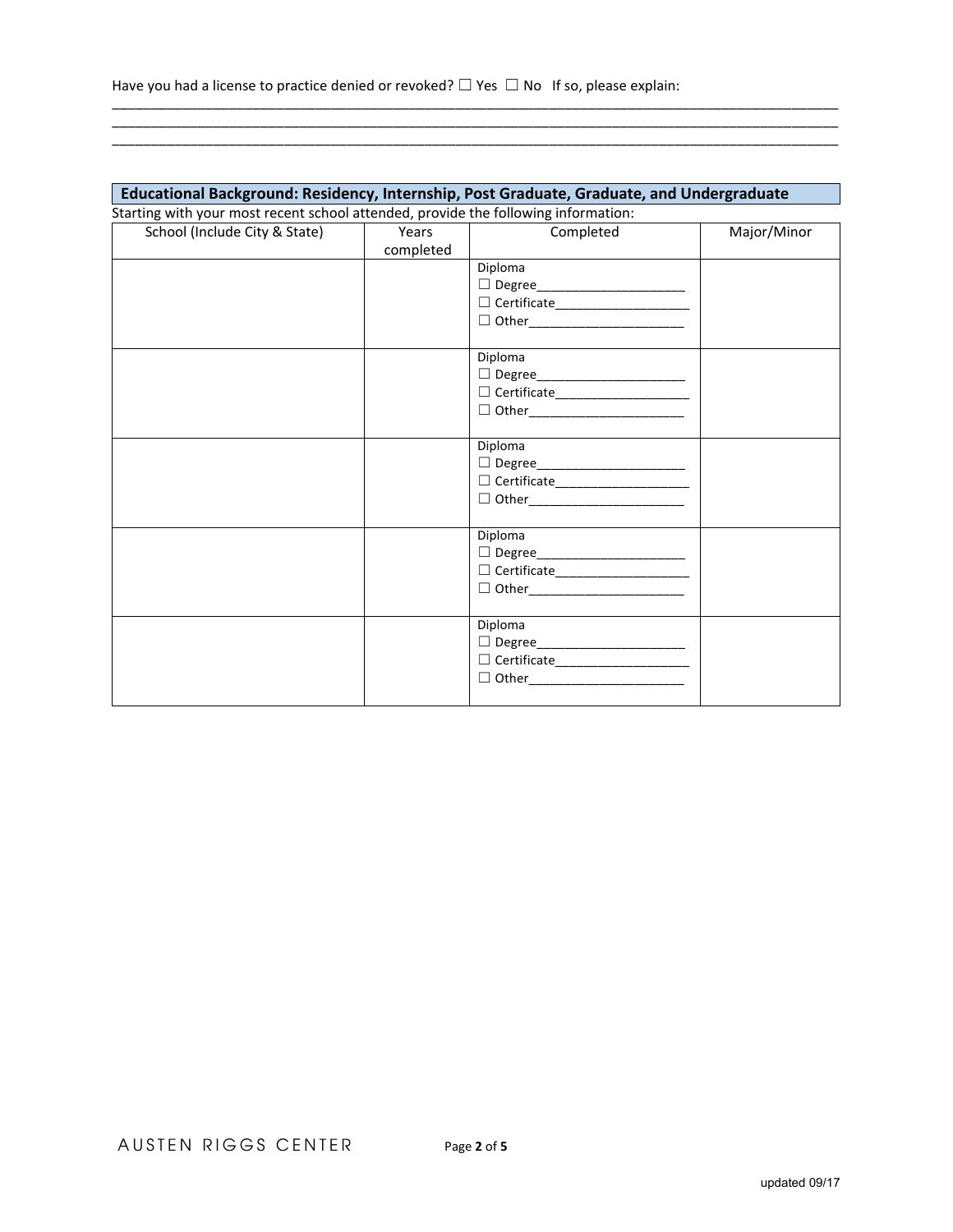### **Relevant Employment or Volunteer History**

Starting with the most recent work experience provide the following information:

| Month Year                                                     |  |    | Month Year |  |  |
|----------------------------------------------------------------|--|----|------------|--|--|
| Date employed:                                                 |  | to |            |  |  |
|                                                                |  |    |            |  |  |
|                                                                |  |    |            |  |  |
| Summarize the type of work performed and job responsibilities. |  |    |            |  |  |
|                                                                |  |    |            |  |  |
|                                                                |  |    |            |  |  |
|                                                                |  |    |            |  |  |
|                                                                |  |    |            |  |  |
|                                                                |  |    |            |  |  |

| Employer                                                       |                | Month Year |    | Month Year |  |
|----------------------------------------------------------------|----------------|------------|----|------------|--|
|                                                                | Date employed: |            | to |            |  |
| Job Title                                                      |                |            |    |            |  |
|                                                                |                |            |    |            |  |
| Summarize the type of work performed and job responsibilities. |                |            |    |            |  |
|                                                                |                |            |    |            |  |
|                                                                |                |            |    |            |  |
|                                                                |                |            |    |            |  |
|                                                                |                |            |    |            |  |

#### **Skills and Qualifications**

Summarize any additional clinical, academic, research, or other experiences that you feel are relevant to your performance as a Fellow. If you have experience with psychological testing, please describe.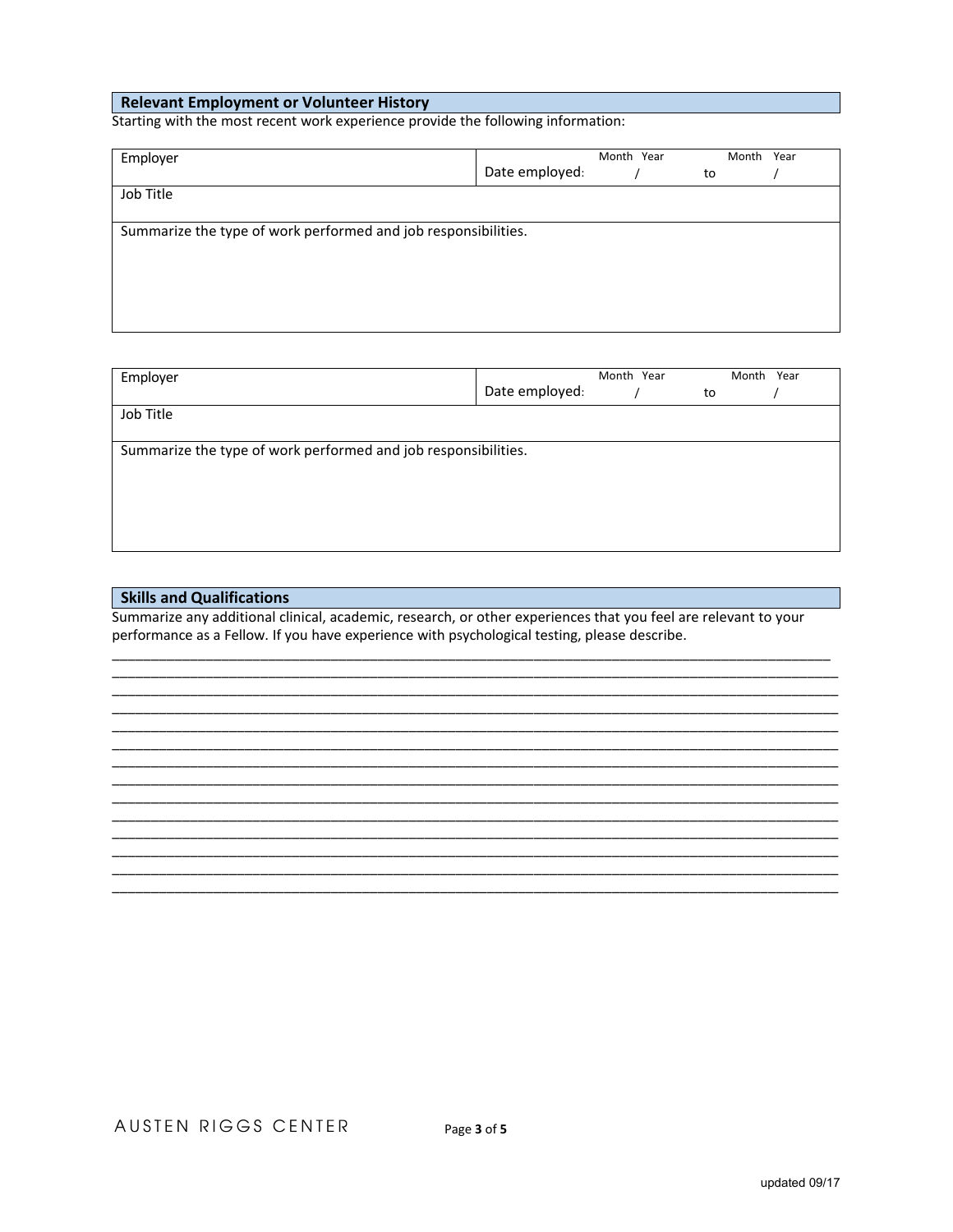#### **References**

Please provide three peer references from individuals who hold a license within your discipline and provide the names and addresses of these individuals. These individuals should also write the required letters of recommendation.

| Name | <b>Title</b> | <b>Address</b> | <b>Telephone</b> | <b>Number</b><br>of Years<br>Known |
|------|--------------|----------------|------------------|------------------------------------|
|      |              |                |                  |                                    |
|      |              |                |                  |                                    |
|      |              |                |                  |                                    |

#### Special accomplishments, publications, awards, etc. **Special accomplishments**, publications, awards, etc.

You may exclude information that would reveal race, color, religion, sex, national origin, citizenship, age, mental or physical disabilities, veteran/reserve national guard, or any other similarly protected status.

<u> 1989 - Johann Harry Harry Harry Harry Harry Harry Harry Harry Harry Harry Harry Harry Harry Harry Harry Harry</u>

<u> 1989 - Johann Harry Harry Harry Harry Harry Harry Harry Harry Harry Harry Harry Harry Harry Harry Harry Harry</u>

How did you hear about the Austen Riggs Center?